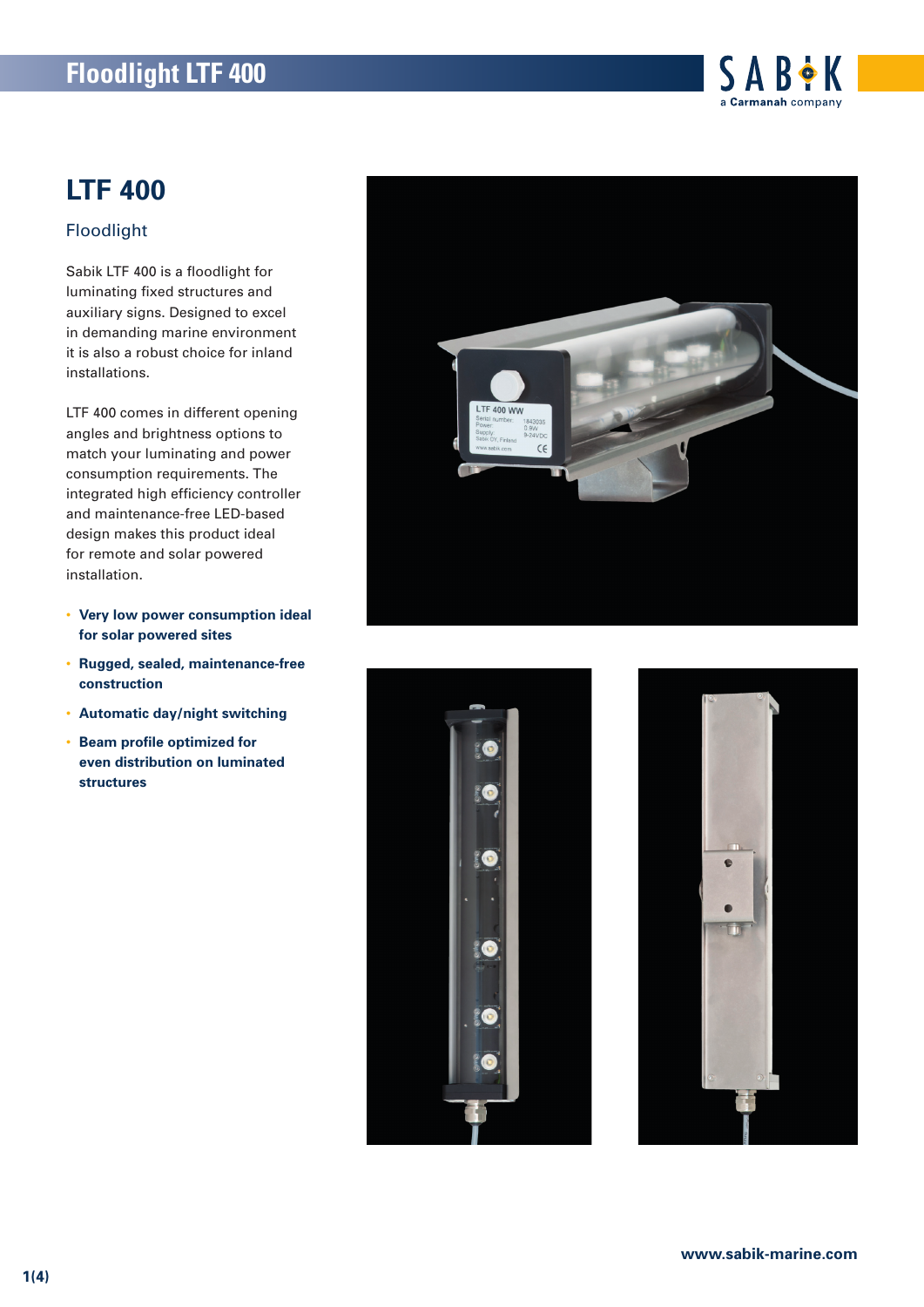

# **Technical Specifications LTF 400**





### **Output characteristics**

| <b>Divergence</b> | 8°/ 50° / 120° FWHM |
|-------------------|---------------------|
| <b>Colour</b>     | White               |

### **Electrical**

| <b>Nominal voltage</b>             | 12 VDC              |
|------------------------------------|---------------------|
| Input voltage range                | 10 to 30 VDC        |
| <b>Reverse polarity protection</b> | Yes                 |
| <b>Curent consumption</b>          | 0.9 W / 3 W         |
| <b>Daytime idle consumption</b>    | $< 0.6$ mA @ 12 VDC |
| <b>Battery cut off voltage</b>     | <b>10 VDC</b>       |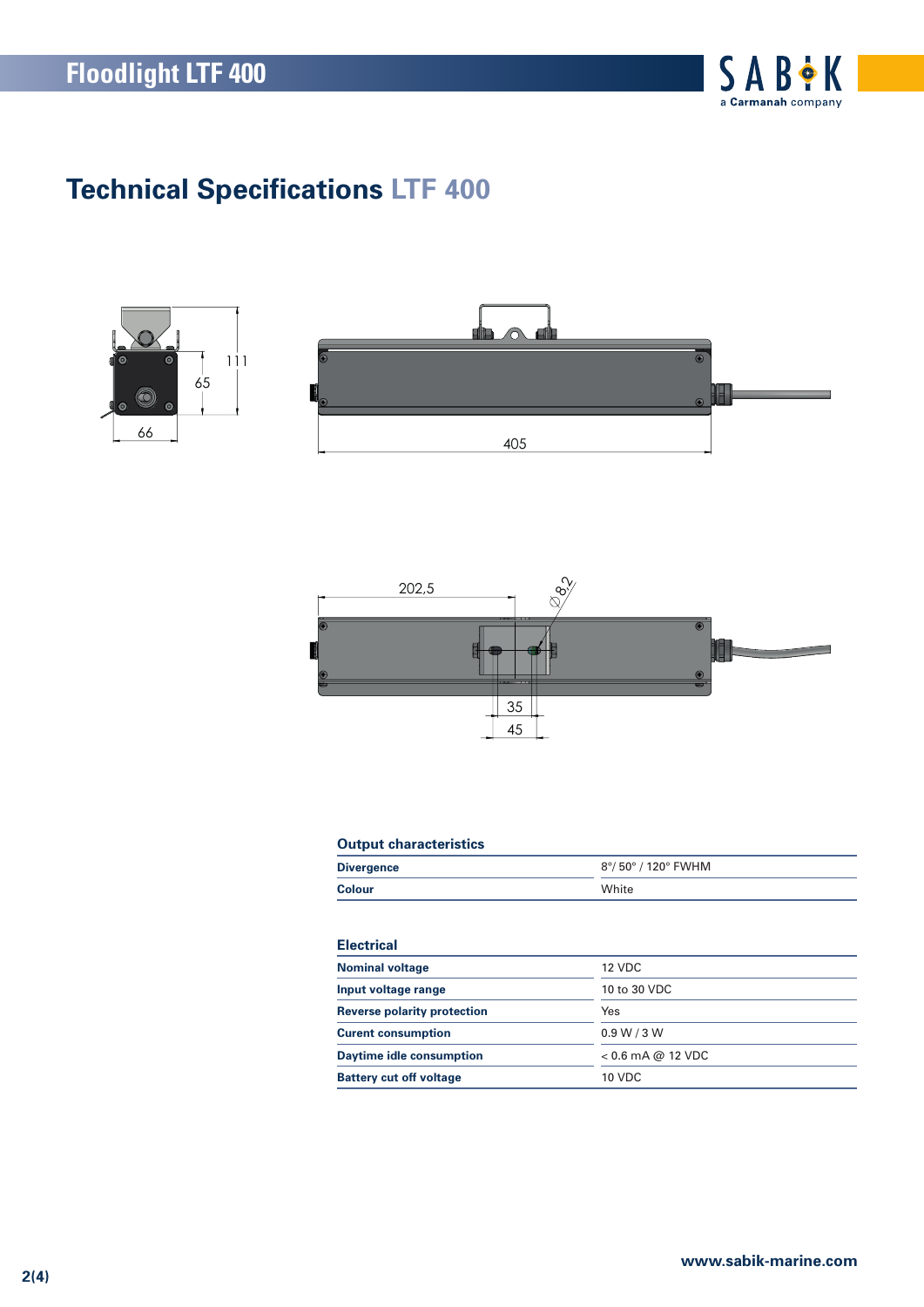#### **Materials and Dimension**

| Lens                              | UV stabilized acrylic<br>Aluminium, stainless steel A4,<br>UV stabilized acrylic |  |
|-----------------------------------|----------------------------------------------------------------------------------|--|
| <b>Housing</b>                    |                                                                                  |  |
| Weight                            | 1.3 <sub>kq</sub>                                                                |  |
| Dimension $(W \times D \times H)$ | $440 \times 72 \times 79$ mm                                                     |  |

#### **Mechanical withstand and protection**

| <u>moonamoar manotana ana protootion</u> |                                    |  |
|------------------------------------------|------------------------------------|--|
| Ingress protection                       | IP65 (Dust tight, water jet proof) |  |
| Ambient temperature range                | -40°C to 60°C.                     |  |

#### **Other**

| <b>Twilight switch</b>       | Yes                                        |
|------------------------------|--------------------------------------------|
| Water tight equalizing valve | Yes                                        |
| <b>Warranty</b>              | 3 years                                    |
| <b>Mounting</b>              | 2 pcs M8<br>Additional mounting arm option |

# **Order Overview LTF 400**

#### **Product code**

| LTF 400 0.9 W | <b>LTF 400 3 W</b> | <b>Beam opening</b> |
|---------------|--------------------|---------------------|
| LTF400-N-W-1  | LTF400-S-W-3       | $8^{\circ}$         |
| LTF400-W-W-1  | LTF400-W-W-3       | $50^\circ$          |
| LTF400-UW-W-1 | LTF400-UW-W-3      | $120^\circ$         |

#### **Accessories**

| LTF400-MEA-I | LTF 400 mounting extension arm,<br>fixed/straight    |
|--------------|------------------------------------------------------|
| LTF400-MEA-A | LTF 400 mounting extension arm,<br>adjustable/hinged |